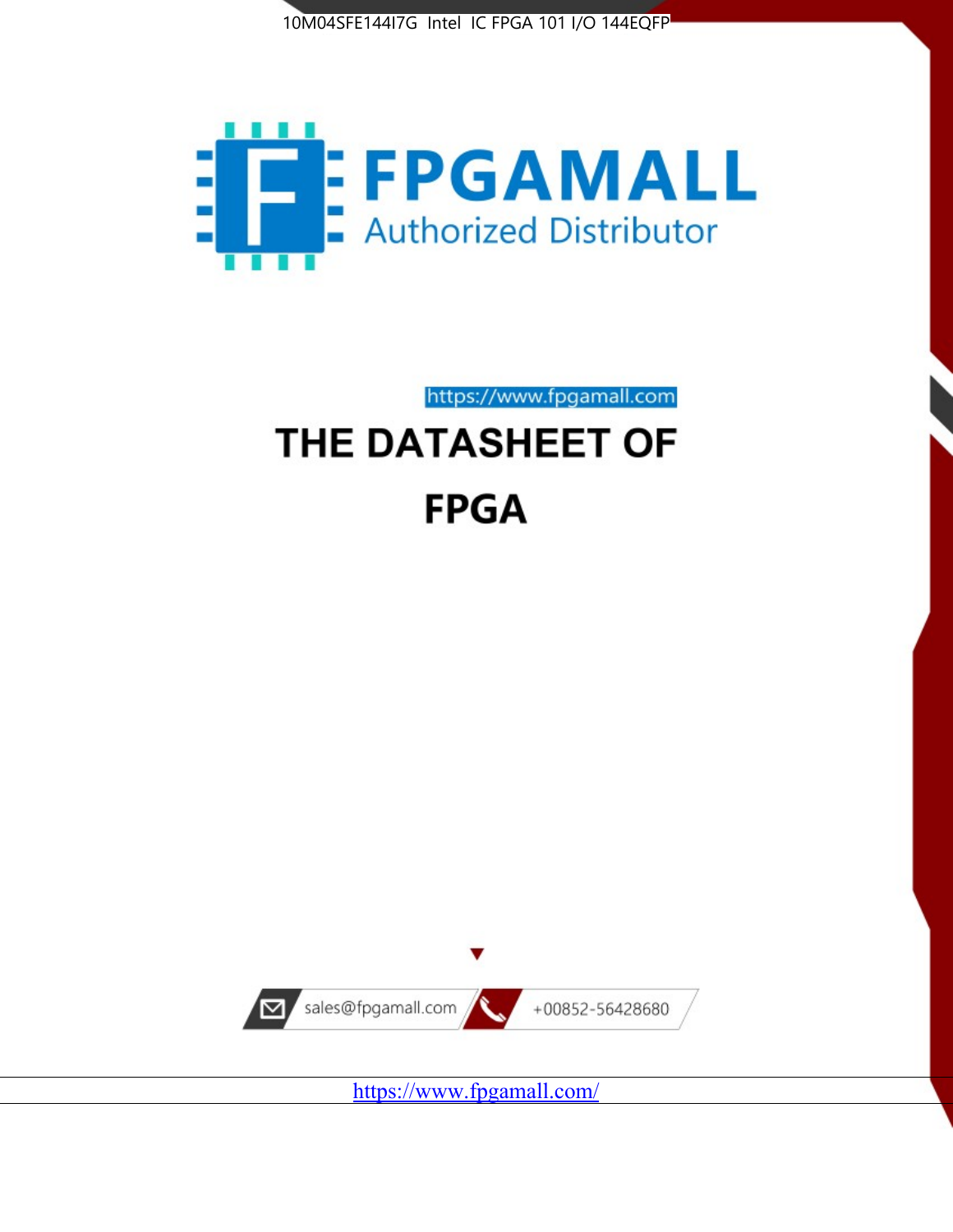10M04SFE144I7G Intel IC FPGA 101 I/O 144EQFP



## **Intel® MAX® 10 FPGA Device Overview**



**M10-OVERVIEW | 2017.12.15** Latest document on the web: **[PDF](https://www.altera.com/en_US/pdfs/literature/hb/max-10/m10_overview.pdf)** | **[HTML](https://www.altera.com/documentation/myt1396938463674.html)**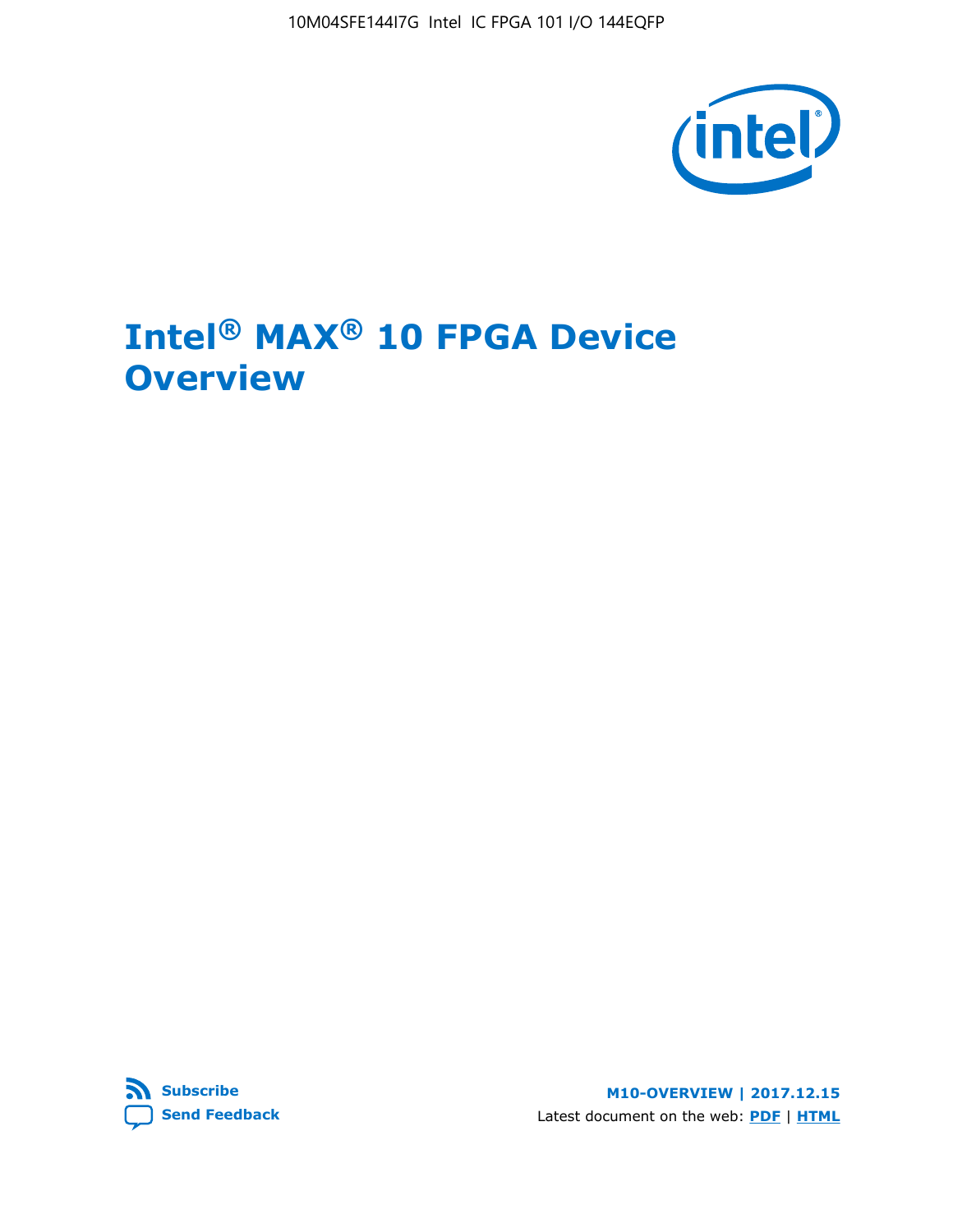

## **Contents**

| Intel® MAX® 10 FPGA Device Overview……………………………………………………………………………3  |  |
|--------------------------------------------------------------------|--|
|                                                                    |  |
|                                                                    |  |
|                                                                    |  |
|                                                                    |  |
|                                                                    |  |
|                                                                    |  |
|                                                                    |  |
|                                                                    |  |
|                                                                    |  |
|                                                                    |  |
|                                                                    |  |
|                                                                    |  |
|                                                                    |  |
|                                                                    |  |
|                                                                    |  |
|                                                                    |  |
|                                                                    |  |
|                                                                    |  |
|                                                                    |  |
| Document Revision History for Intel MAX 10 FPGA Device Overview 13 |  |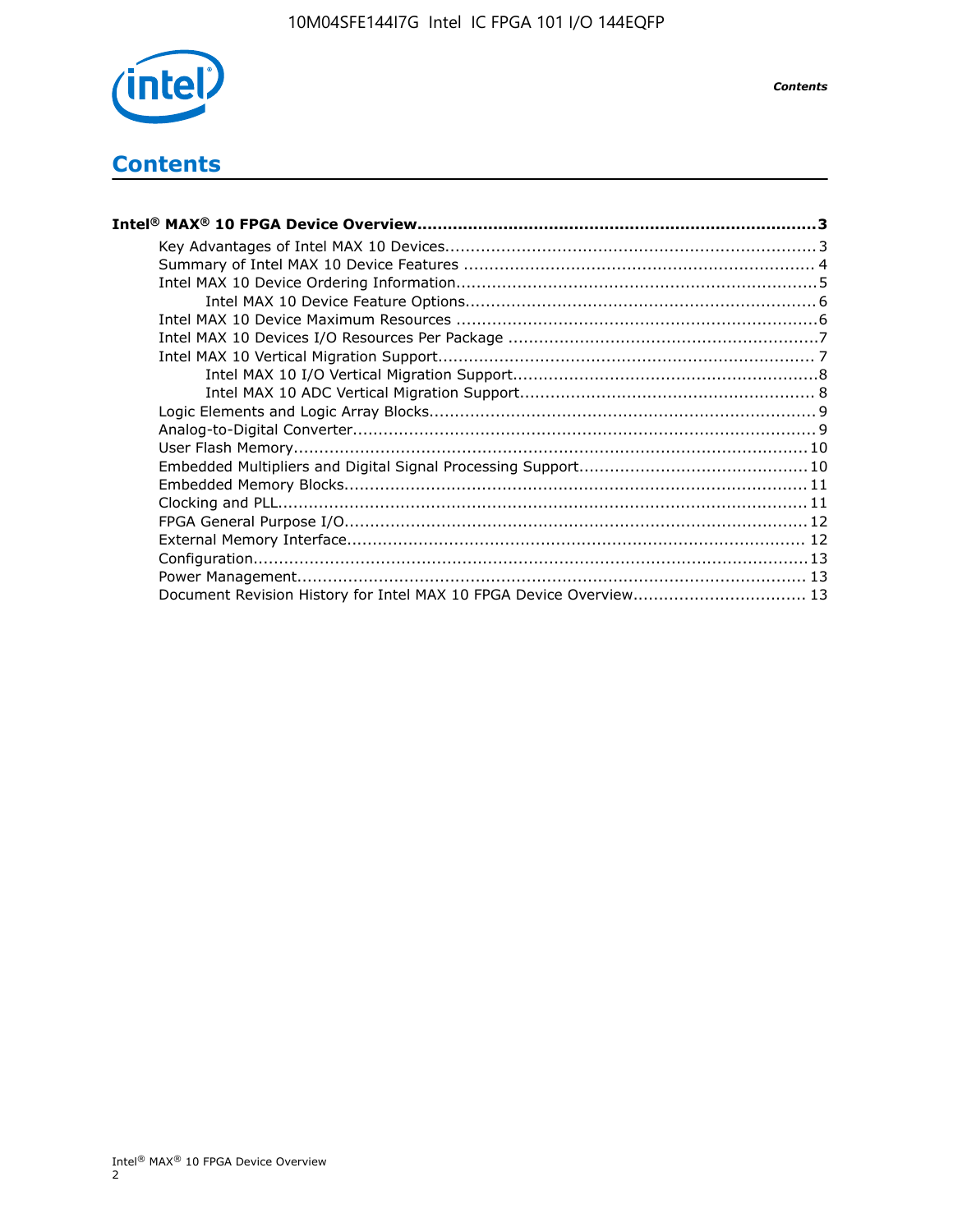

## **Intel® MAX® 10 FPGA Device Overview**

Intel® MAX® 10 devices are single-chip, non-volatile low-cost programmable logic devices (PLDs) to integrate the optimal set of system components.

The highlights of the Intel MAX 10 devices include:

- Internally stored dual configuration flash
- User flash memory
- Instant on support
- Integrated analog-to-digital converters (ADCs)
- Single-chip Nios II soft core processor support

Intel MAX 10 devices are the ideal solution for system management, I/O expansion, communication control planes, industrial, automotive, and consumer applications.

#### **Related Links**

[Intel MAX 10 FPGA Device Datasheet](https://www.altera.com/documentation/mcn1397700832153.html#mcn1397643748870)

## **Key Advantages of Intel MAX 10 Devices**

#### **Table 1. Key Advantages of Intel MAX 10 Devices**

| <b>Advantage</b>               | <b>Supporting Feature</b>                                                                                                                                                                                  |  |  |  |  |
|--------------------------------|------------------------------------------------------------------------------------------------------------------------------------------------------------------------------------------------------------|--|--|--|--|
| Simple and fast configuration  | Secure on-die flash memory enables device configuration in less than 10 ms                                                                                                                                 |  |  |  |  |
| Flexibility and integration    | Single device integrating PLD logic, RAM, flash memory, digital signal<br>processing (DSP), ADC, phase-locked loop (PLL), and I/Os<br>Small packages available from 3 mm $\times$ 3 mm                     |  |  |  |  |
| Low power                      | Sleep mode—significant standby power reduction and resumption in less than<br>$1 \text{ ms}$<br>Longer battery life—resumption from full power-off in less than 10 ms                                      |  |  |  |  |
| 20-year-estimated life cycle   | Built on TSMC's 55 nm embedded flash process technology                                                                                                                                                    |  |  |  |  |
| High productivity design tools | Intel Quartus <sup>®</sup> Prime Lite edition (no cost license)<br>Platform Designer (Standard) system integration tool<br>DSP Builder for Intel FPGAs<br>Nios <sup>®</sup> II Embedded Design Suite (EDS) |  |  |  |  |

Intel Corporation. All rights reserved. Intel, the Intel logo, Altera, Arria, Cyclone, Enpirion, MAX, Nios, Quartus and Stratix words and logos are trademarks of Intel Corporation or its subsidiaries in the U.S. and/or other countries. Intel warrants performance of its FPGA and semiconductor products to current specifications in accordance with Intel's standard warranty, but reserves the right to make changes to any products and services at any time without notice. Intel assumes no responsibility or liability arising out of the application or use of any information, product, or service described herein except as expressly agreed to in writing by Intel. Intel customers are advised to obtain the latest version of device specifications before relying on any published information and before placing orders for products or services. \*Other names and brands may be claimed as the property of others.

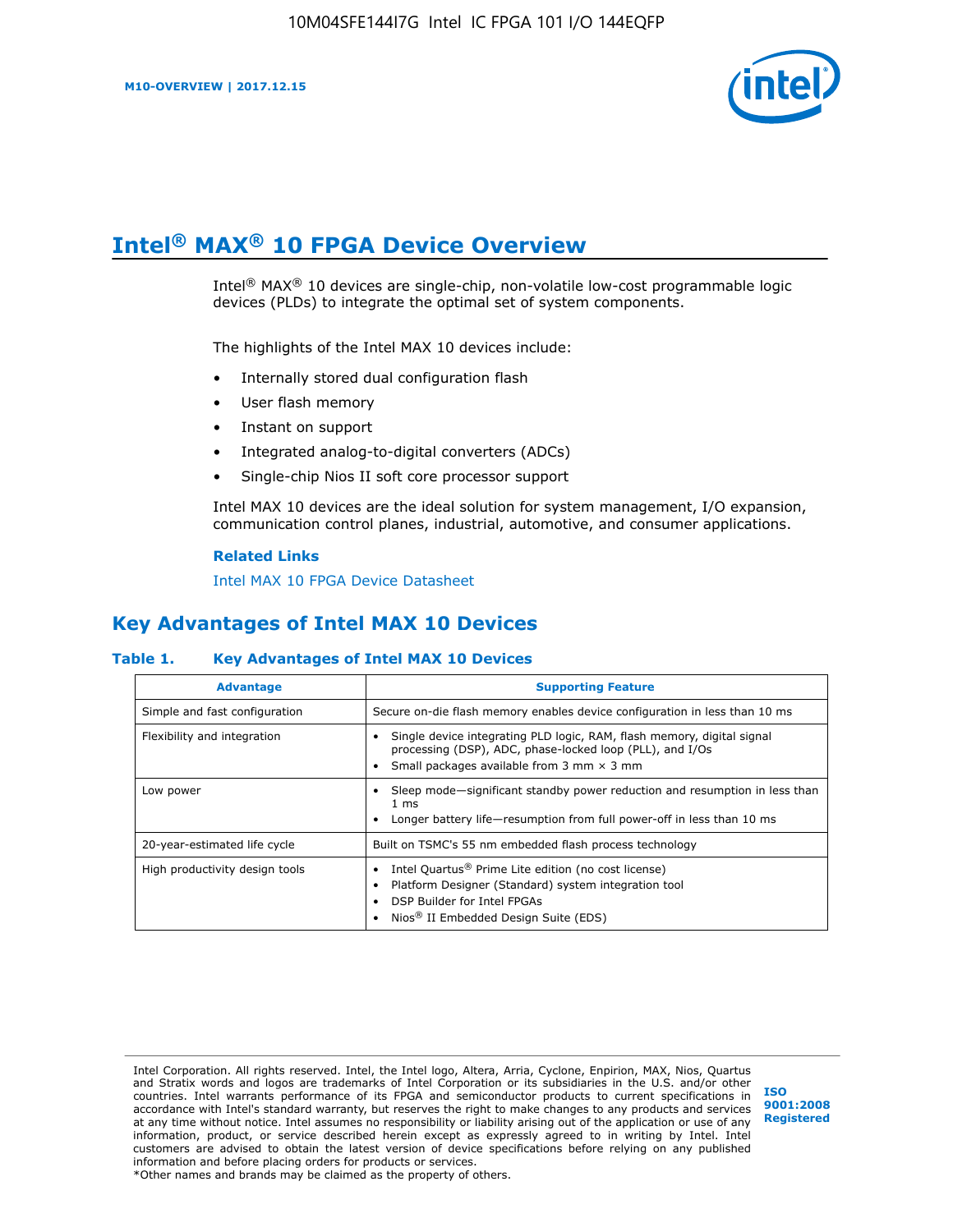

## **Summary of Intel MAX 10 Device Features**

#### **Table 2. Summary of Features for Intel MAX 10 Devices**

| <b>Feature</b>                       | <b>Description</b>                                                                                                                                                                                                                                                                            |
|--------------------------------------|-----------------------------------------------------------------------------------------------------------------------------------------------------------------------------------------------------------------------------------------------------------------------------------------------|
| Technology                           | 55 nm TSMC Embedded Flash (Flash + SRAM) process technology                                                                                                                                                                                                                                   |
| Packaging                            | Low cost, small form factor packages-support multiple packaging<br>technologies and pin pitches<br>Multiple device densities with compatible package footprints for seamless<br>migration between different device densities<br>RoHS6-compliant                                               |
| Core architecture                    | 4-input look-up table (LUT) and single register logic element (LE)<br>$\bullet$<br>LEs arranged in logic array block (LAB)<br>$\bullet$<br>Embedded RAM and user flash memory<br>$\bullet$<br>Clocks and PLLs<br>$\bullet$<br>Embedded multiplier blocks<br>General purpose I/Os<br>$\bullet$ |
| Internal memory blocks               | M9K-9 kilobits (Kb) memory blocks<br>$\bullet$<br>Cascadable blocks to create RAM, dual port, and FIFO functions<br>$\bullet$                                                                                                                                                                 |
| User flash memory (UFM)              | User accessible non-volatile storage<br>$\bullet$<br>High speed operating frequency<br>$\bullet$<br>Large memory size<br>$\bullet$<br>High data retention<br>$\bullet$<br>Multiple interface option                                                                                           |
| Embedded multiplier blocks           | One $18 \times 18$ or two 9 $\times$ 9 multiplier modes<br>$\bullet$<br>Cascadable blocks enabling creation of filters, arithmetic functions, and image<br>processing pipelines                                                                                                               |
| <b>ADC</b>                           | 12-bit successive approximation register (SAR) type<br>$\bullet$<br>Up to 17 analog inputs<br>$\bullet$<br>Cumulative speed up to 1 million samples per second (MSPS)<br>Integrated temperature sensing capability                                                                            |
| Clock networks                       | Global clocks support<br>$\bullet$<br>High speed frequency in clock network                                                                                                                                                                                                                   |
| Internal oscillator                  | Built-in internal ring oscillator                                                                                                                                                                                                                                                             |
| PLLs                                 | Analog-based<br>Low jitter<br>$\bullet$<br>High precision clock synthesis<br>$\bullet$<br>Clock delay compensation<br>$\bullet$<br>Zero delay buffering<br>$\bullet$<br>Multiple output taps<br>$\bullet$                                                                                     |
| General-purpose I/Os (GPIOs)         | • Multiple I/O standards support<br>On-chip termination (OCT)<br>$\bullet$<br>Up to 830 megabits per second (Mbps) LVDS receiver, 800 Mbps LVDS<br>transmitter                                                                                                                                |
| External memory interface (EMIF) (1) | Supports up to 600 Mbps external memory interfaces:<br>continued                                                                                                                                                                                                                              |

<sup>(1)</sup> EMIF is only supported in selected Intel MAX 10 device density and package combinations. Refer to the *External Memory Interface User Guide* for more information.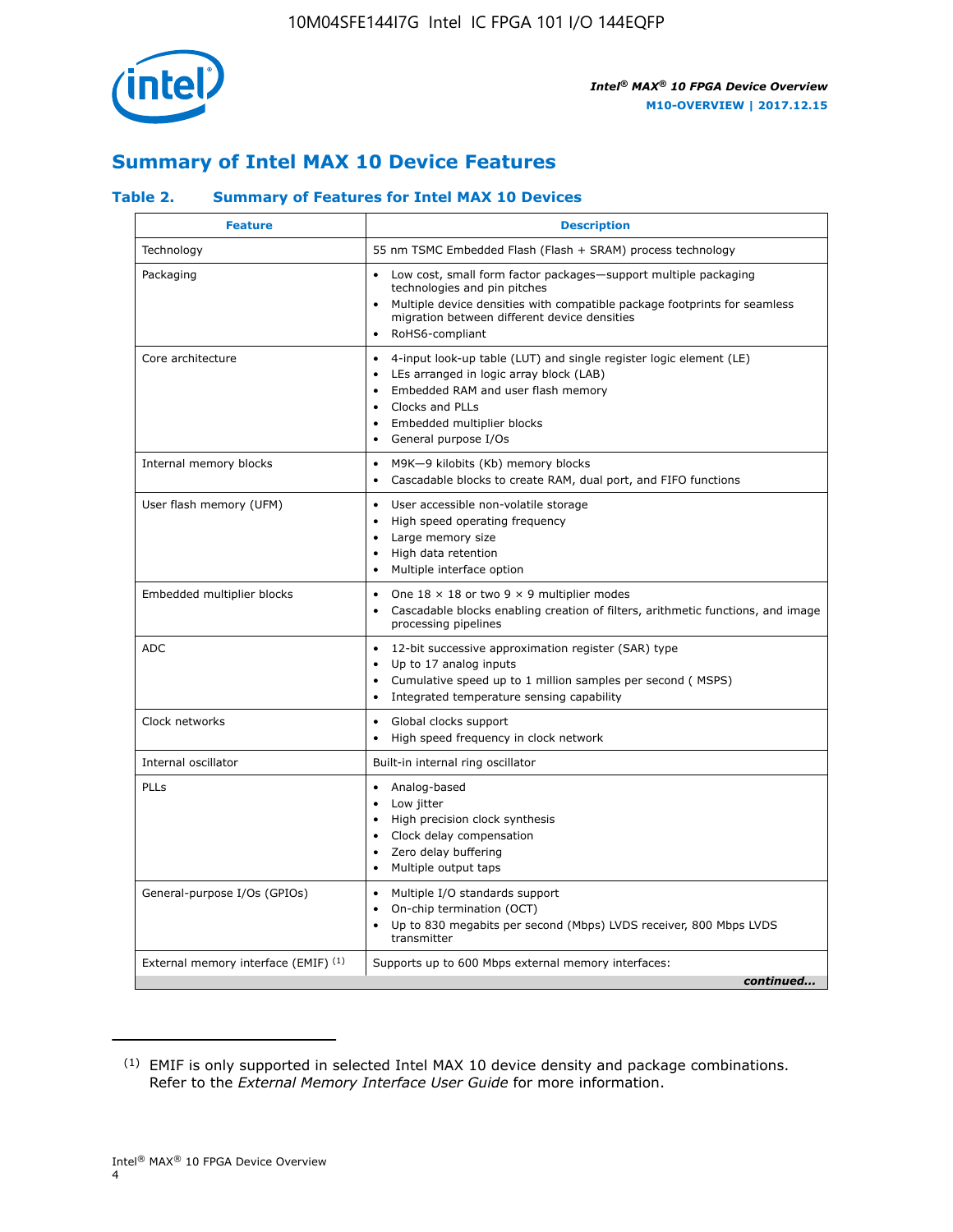

| <b>Feature</b>                | <b>Description</b>                                                                                                                                                                                                                                                                                                                             |  |  |  |
|-------------------------------|------------------------------------------------------------------------------------------------------------------------------------------------------------------------------------------------------------------------------------------------------------------------------------------------------------------------------------------------|--|--|--|
|                               | DDR3, DDR3L, DDR2, LPDDR2 (on 10M16, 10M25, 10M40, and 10M50.)<br>SRAM (Hardware support only)                                                                                                                                                                                                                                                 |  |  |  |
|                               | <i>Note:</i> For 600 Mbps performance, -6 device speed grade is required.<br>Performance varies according to device grade (commercial, industrial, or<br>automotive) and device speed grade $(-6 \text{ or } -7)$ . Refer to the <i>Intel MAX</i><br>10 FPGA Device Datasheet or External Memory Interface Spec Estimator<br>for more details. |  |  |  |
| Configuration                 | Internal configuration                                                                                                                                                                                                                                                                                                                         |  |  |  |
|                               | JTAG<br>٠                                                                                                                                                                                                                                                                                                                                      |  |  |  |
|                               | Advanced Encryption Standard (AES) 128-bit encryption and compression<br>options                                                                                                                                                                                                                                                               |  |  |  |
|                               | Flash memory data retention of 20 years at 85 $^{\circ}$ C                                                                                                                                                                                                                                                                                     |  |  |  |
| Flexible power supply schemes | Single- and dual-supply device options                                                                                                                                                                                                                                                                                                         |  |  |  |
|                               | Dynamically controlled input buffer power down                                                                                                                                                                                                                                                                                                 |  |  |  |
|                               | Sleep mode for dynamic power reduction                                                                                                                                                                                                                                                                                                         |  |  |  |

## **Intel MAX 10 Device Ordering Information**

#### **Figure 1. Sample Ordering Code and Available Options for Intel MAX 10 Devices**



*Note:* The –I6 and –A6 speed grades of the Intel MAX 10 FPGA devices are not available by default in the Intel Quartus Prime software. Contact your local Intel sales representatives for support.

#### **Related Links**

#### [Intel FPGA Product Selector](http://www.altera.com/products/selector/psg-selector.html)

Provides the latest information about Intel FPGAs.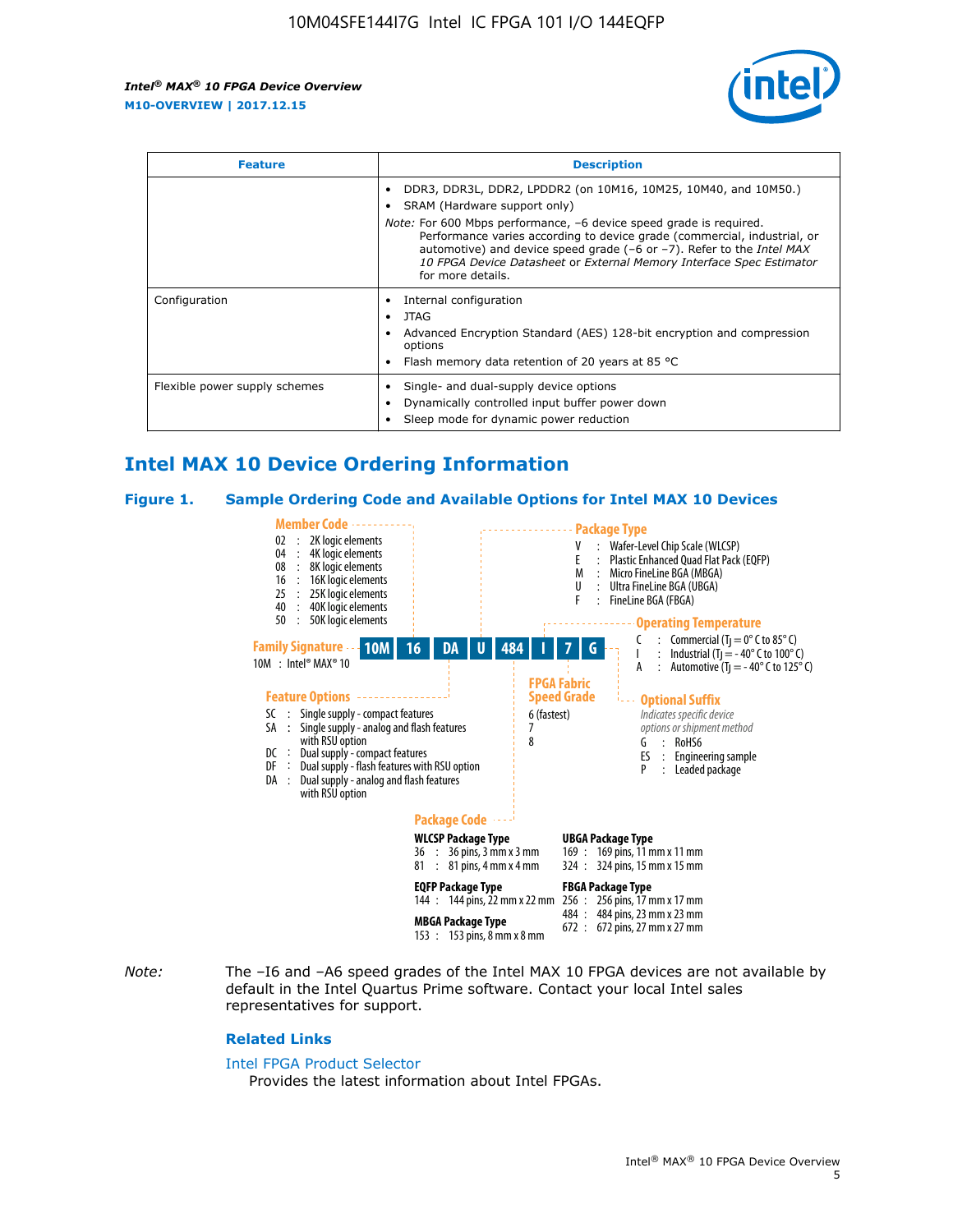

## **Intel MAX 10 Device Feature Options**

#### **Table 3. Feature Options for Intel MAX 10 Devices**

| <b>Option</b> | <b>Feature</b>                                                                                                                                                                          |
|---------------|-----------------------------------------------------------------------------------------------------------------------------------------------------------------------------------------|
| Compact       | Devices with core architecture featuring single configuration image with self-configuration capability                                                                                  |
| Flash         | Devices with core architecture featuring:<br>Dual configuration image with self-configuration capability<br>Remote system upgrade capability<br>Memory initialization                   |
| Analog        | Devices with core architecture featuring:<br>Dual configuration image with self-configuration capability<br>Remote system upgrade capability<br>Memory initialization<br>Integrated ADC |

## **Intel MAX 10 Device Maximum Resources**

#### **Table 4. Maximum Resource Counts for Intel MAX 10 Devices**

|                           | <b>Resource</b>                     |              |                |                | <b>Device</b>  |                |                |                |
|---------------------------|-------------------------------------|--------------|----------------|----------------|----------------|----------------|----------------|----------------|
|                           |                                     | <b>10M02</b> | 10M04          | <b>10M08</b>   | <b>10M16</b>   | <b>10M25</b>   | <b>10M40</b>   | <b>10M50</b>   |
|                           | Logic Elements (LE) (K)             | 2            | 4              | 8              | 16             | 25             | 40             | 50             |
| M9K Memory (Kb)           |                                     | 108          | 189            | 378            | 549            | 675            | 1,260          | 1,638          |
|                           | User Flash Memory (Kb) (2)          | 96           | 1,248          | 1,376          | 2,368          | 3,200          | 5,888          | 5,888          |
| $18 \times 18$ Multiplier |                                     | 16           | 20             | 24             | 45             | 55             | 125            | 144            |
| <b>PLL</b>                |                                     | 2            | $\overline{2}$ | $\overline{2}$ | $\overline{4}$ | $\overline{4}$ | 4              | $\overline{4}$ |
| GPIO                      |                                     | 246          | 246            | 250            | 320            | 360            | 500            | 500            |
| <b>LVDS</b>               | Dedicated<br>Transmitter            | 15           | 15             | 15             | 22             | 24             | 30             | 30             |
|                           | Emulated<br>Transmitter             | 114          | 114            | 116            | 151            | 171            | 241            | 241            |
|                           | Dedicated Receiver                  | 114          | 114            | 116            | 151            | 171            | 241            | 241            |
|                           | <b>Internal Configuration Image</b> | $\mathbf{1}$ | $\overline{2}$ | $\overline{2}$ | $\overline{2}$ | 2              | $\overline{2}$ | $\overline{2}$ |
| <b>ADC</b>                |                                     |              | 1              | $\mathbf{1}$   | $\mathbf{1}$   | 2              | 2              | 2              |

<sup>(2)</sup> The maximum possible value including user flash memory and configuration flash memory. For more information, refer to [Intel MAX 10 User Flash Memory User Guide](https://www.altera.com/documentation/vgo1395753117436.html#vgo1395811844282).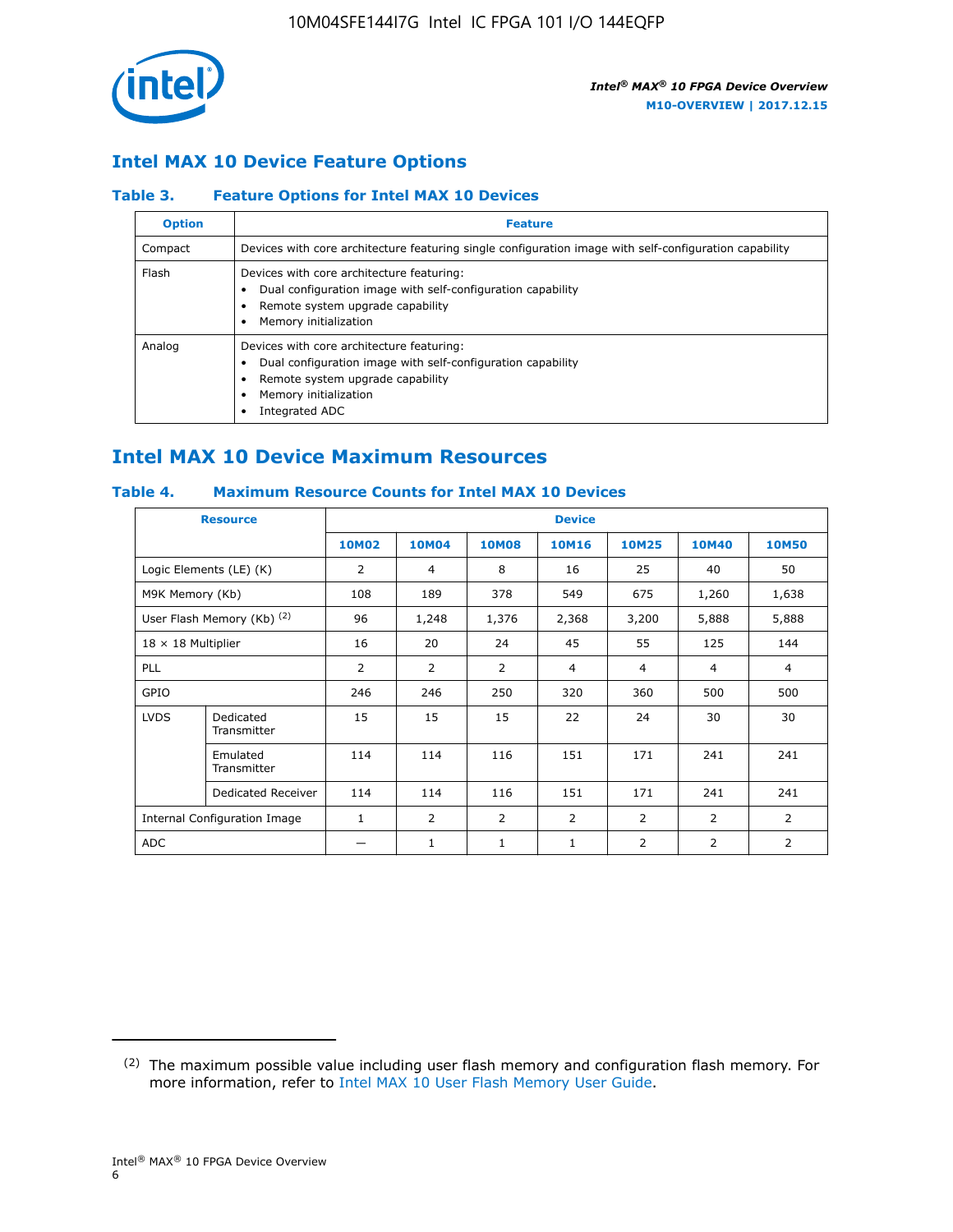

## **Intel MAX 10 Devices I/O Resources Per Package**

#### **Table 5. Package Plan for Intel MAX 10 Single Power Supply Devices**

| <b>Device</b> |                   | <b>Package</b>                     |                      |                                      |                                      |  |  |  |
|---------------|-------------------|------------------------------------|----------------------|--------------------------------------|--------------------------------------|--|--|--|
|               | <b>Type</b>       | M153<br>153-pin MBGA               | U169<br>169-pin UBGA | <b>U324</b><br>324-pin UBGA          | E144<br>144-pin EQFP                 |  |  |  |
|               | <b>Size</b>       | $8 \text{ mm} \times 8 \text{ mm}$ | 11 mm $\times$ 11 mm | $15 \text{ mm} \times 15 \text{ mm}$ | $22 \text{ mm} \times 22 \text{ mm}$ |  |  |  |
|               | <b>Ball Pitch</b> | $0.5$ mm                           | $0.8$ mm             | $0.8$ mm                             | $0.5$ mm                             |  |  |  |
| 10M02         |                   | 112                                | 130                  | 246                                  | 101                                  |  |  |  |
| 10M04         |                   | 112                                | 130                  | 246                                  | 101                                  |  |  |  |
| 10M08         |                   | 112                                | 130<br>246           |                                      | 101                                  |  |  |  |
| 10M16         |                   |                                    | 130                  | 246                                  |                                      |  |  |  |
| 10M25         |                   |                                    |                      |                                      | 101                                  |  |  |  |
| 10M40         |                   |                                    |                      |                                      | 101                                  |  |  |  |
| 10M50         |                   |                                    |                      |                                      | 101                                  |  |  |  |

#### **Table 6. Package Plan for Intel MAX 10 Dual Power Supply Devices**

| <b>Device</b> |                   | <b>Package</b> |                                            |                                                                    |                         |                           |                             |  |  |
|---------------|-------------------|----------------|--------------------------------------------|--------------------------------------------------------------------|-------------------------|---------------------------|-----------------------------|--|--|
|               | <b>Type</b>       | <b>V36</b>     | <b>V81</b>                                 | <b>U324</b><br>36-pin WLCSP 81-pin WLCSP 324-pin UBGA 256-pin FBGA | <b>F256</b>             | F484<br>484-pin FBGA      | <b>F672</b><br>672-pin FBGA |  |  |
|               | <b>Size</b>       |                | $3$ mm $\times$ 3 mm $ 4$ mm $\times$ 4 mm | $15$ mm $\times$ 15<br>mm                                          | 17 mm $\times$ 17<br>mm | $23$ mm $\times$ 23<br>mm | $27$ mm $\times$ 27<br>mm   |  |  |
|               | <b>Ball Pitch</b> | $0.4$ mm       | $0.4$ mm                                   | $0.8$ mm                                                           | 1.0 <sub>mm</sub>       | 1.0 <sub>mm</sub>         | 1.0 <sub>mm</sub>           |  |  |
| 10M02         |                   | 27             |                                            | 160                                                                |                         |                           |                             |  |  |
| 10M04         |                   |                |                                            | 246                                                                | 178                     |                           |                             |  |  |
| 10M08         |                   |                | 56                                         | 246                                                                | 178                     | 250                       |                             |  |  |
| 10M16         |                   |                |                                            | 246                                                                | 178                     | 320                       |                             |  |  |
| 10M25         |                   |                |                                            |                                                                    | 178                     | 360                       |                             |  |  |
| 10M40         |                   |                |                                            |                                                                    | 178                     | 360                       | 500                         |  |  |
| 10M50         |                   |                |                                            |                                                                    | 178                     | 360                       | 500                         |  |  |

#### **Related Links**

- [Intel MAX 10 General Purpose I/O User Guide](https://www.altera.com/documentation/sam1393999966669.html#sam1394000084476)
- [Intel MAX 10 High-Speed LVDS I/O User Guide](https://www.altera.com/documentation/sam1394433606063.html#sam1394433911642)

## **Intel MAX 10 Vertical Migration Support**

Vertical migration supports the migration of your design to other Intel MAX 10 devices of different densities in the same package with similar I/O and ADC resources.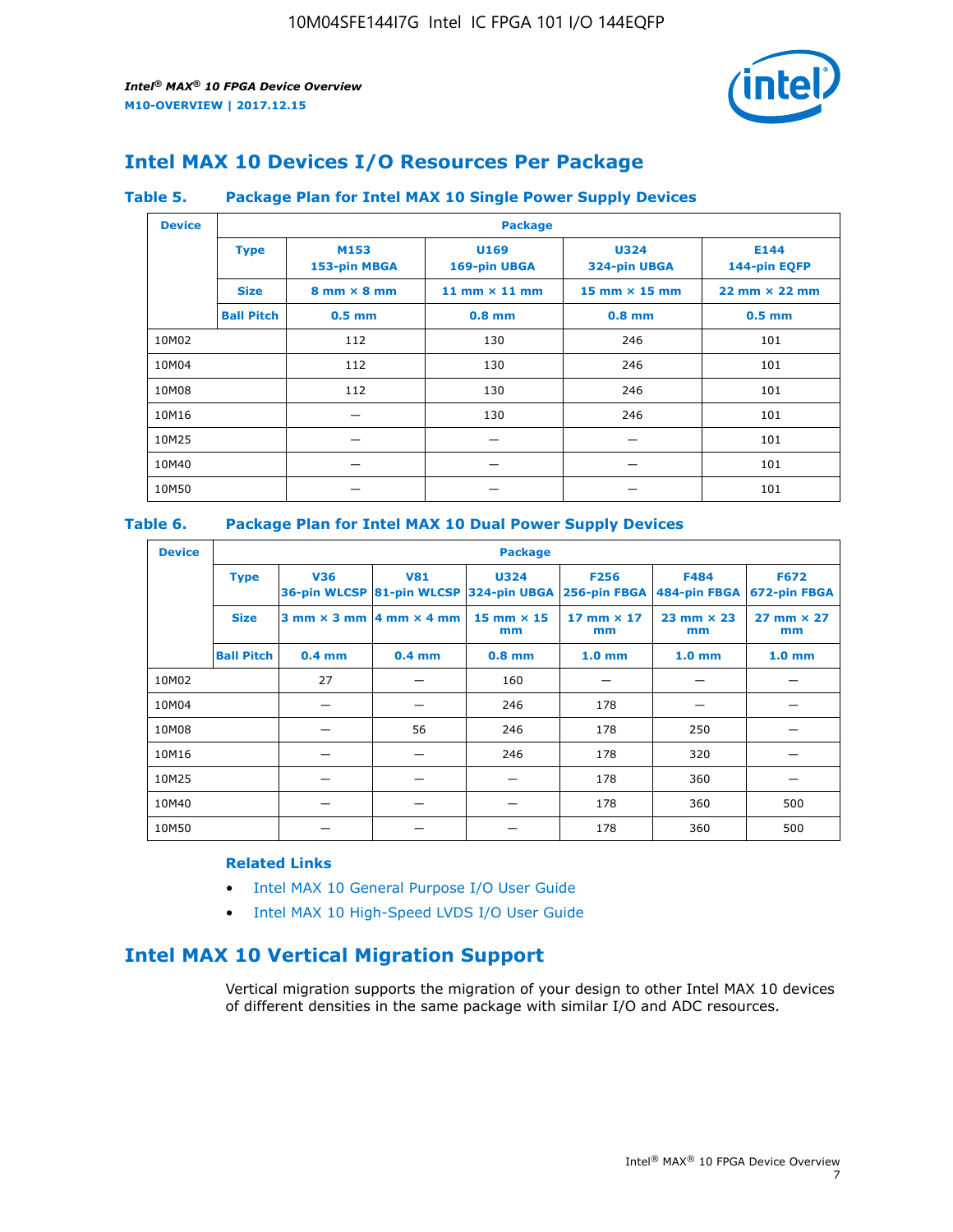

## **Intel MAX 10 I/O Vertical Migration Support**

#### **Figure 2. Migration Capability Across Intel MAX 10 Devices**

- The arrows indicate the migration paths. The devices included in each vertical migration path are shaded. Non-migratable devices are omitted. Some packages have several migration paths. Devices with lesser I/O resources in the same path have lighter shades.
- To achieve the full I/O migration across product lines in the same migration path, restrict I/Os usage to match the product line with the lowest I/O count.

|               | <b>Package</b>                   |            |      |      |             |      |                                    |      |      |
|---------------|----------------------------------|------------|------|------|-------------|------|------------------------------------|------|------|
| <b>Device</b> | <b>V36</b>                       | <b>V81</b> | M153 | U169 | <b>U324</b> | F256 | E144                               | F484 | F672 |
| 10M02         |                                  |            |      |      | 7           |      |                                    |      |      |
| 10M04         |                                  |            |      |      |             |      |                                    |      |      |
| 10M08         |                                  |            |      |      |             |      |                                    |      |      |
| 10M16         |                                  |            |      |      |             |      |                                    |      |      |
| 10M25         |                                  |            |      |      |             |      |                                    |      |      |
| 10M40         |                                  |            |      |      |             |      |                                    |      |      |
| 10M50         |                                  |            |      |      |             |      |                                    |      |      |
|               | <b>Dual Power Supply Devices</b> |            |      |      |             |      | <b>Single Power Supply Devices</b> |      |      |

*Note:* To verify the pin migration compatibility, use the Pin Migration View window in the Intel Quartus Prime software Pin Planner.

#### **Intel MAX 10 ADC Vertical Migration Support**

#### **Figure 3. ADC Vertical Migration Across Intel MAX 10 Devices**

The arrows indicate the ADC migration paths. The devices included in each vertical migration path are shaded.

|                                                                                                                                                                                                                         | Package |      |      |                  |      |      |      |  |
|-------------------------------------------------------------------------------------------------------------------------------------------------------------------------------------------------------------------------|---------|------|------|------------------|------|------|------|--|
| <b>Device</b>                                                                                                                                                                                                           | M153    | U169 | U324 | F <sub>256</sub> | E144 | F484 | F672 |  |
| 10M04                                                                                                                                                                                                                   |         |      |      |                  |      |      |      |  |
| 10M08                                                                                                                                                                                                                   |         |      |      |                  |      |      |      |  |
| 10M16                                                                                                                                                                                                                   |         |      |      |                  |      |      |      |  |
| 10M25                                                                                                                                                                                                                   |         |      |      |                  |      |      |      |  |
| 10M40                                                                                                                                                                                                                   |         |      |      |                  |      |      |      |  |
| 10M50                                                                                                                                                                                                                   |         |      |      |                  |      |      |      |  |
| Dual ADC Device: Each ADC (ADC1 and ADC2) supports 1 dedicated analog input pin and 8 dual function pins.<br><b>Single ADC Device:</b> Single ADC that supports 1 dedicated analog input pin and 16 dual function pins. |         |      |      |                  |      |      |      |  |

**Single ADC Device:** Single ADC that supports 1 dedicated analog input pin and 8 dual function pins.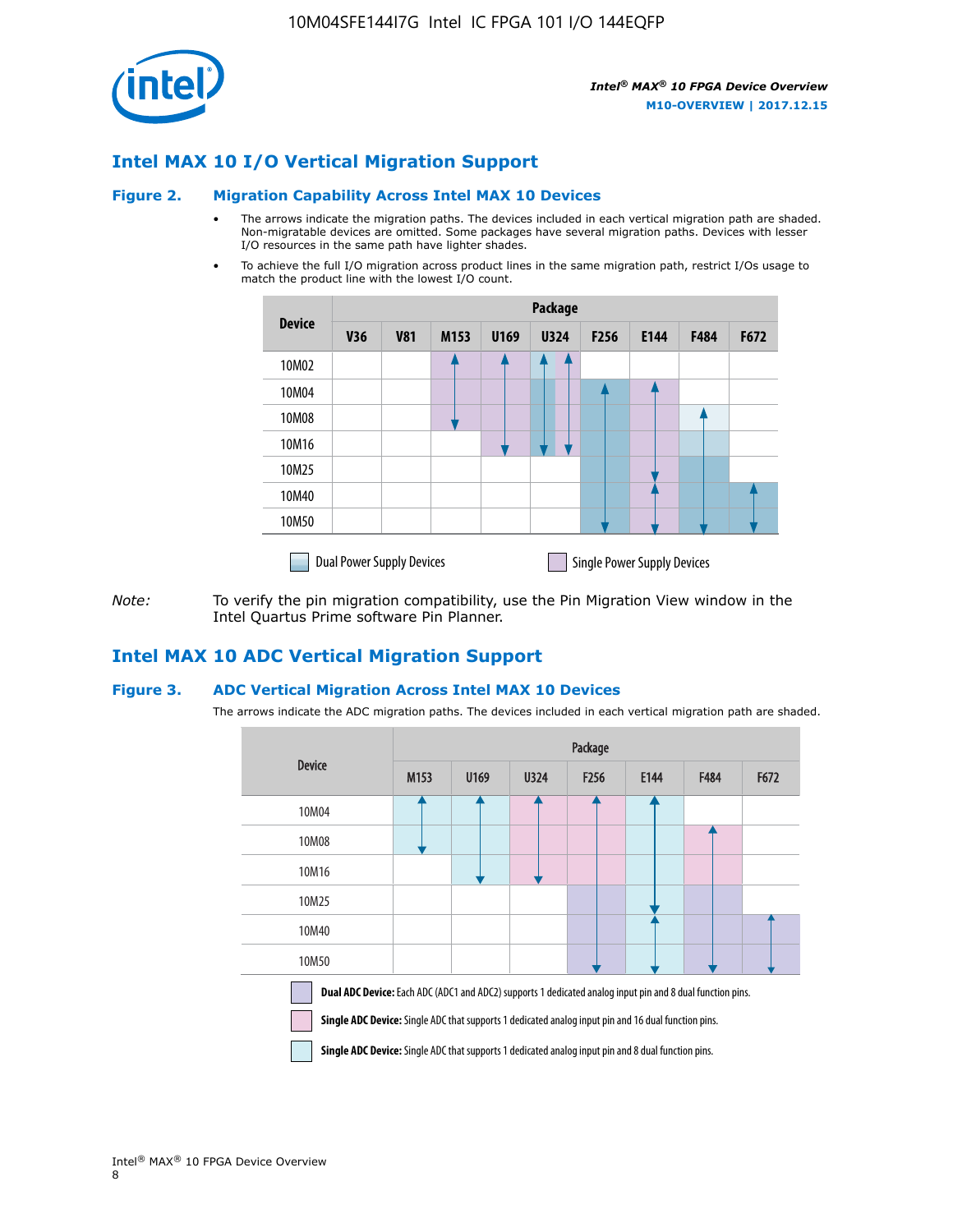

#### **Table 7. Pin Migration Conditions for ADC Migration**

| <b>Source</b>     | <b>Target</b>     | <b>Migratable Pins</b>                                                                                            |
|-------------------|-------------------|-------------------------------------------------------------------------------------------------------------------|
| Single ADC device | Single ADC device | You can migrate all ADC input pins                                                                                |
| Dual ADC device   | Dual ADC device   |                                                                                                                   |
| Single ADC device | Dual ADC device   | One dedicated analog input pin.                                                                                   |
| Dual ADC device   | Single ADC device | Eight dual function pins from the ADC1 block of the<br>٠<br>source device to the ADC1 block of the target device. |

## **Logic Elements and Logic Array Blocks**

The LAB consists of 16 logic elements (LE) and a LAB-wide control block. An LE is the smallest unit of logic in the Intel MAX 10 device architecture. Each LE has four inputs, a four-input look-up table (LUT), a register, and output logic. The four-input LUT is a function generator that can implement any function with four variables.

#### **Figure 4. Intel MAX 10 Device Family LEs**



## **Analog-to-Digital Converter**

Intel MAX 10 devices feature up to two ADCs. You can use the ADCs to monitor many different signals, including on-chip temperature.

#### **Table 8. ADC Features**

| <b>Feature</b>             | <b>Description</b>                                                                                                                                                                                  |
|----------------------------|-----------------------------------------------------------------------------------------------------------------------------------------------------------------------------------------------------|
| 12-bit resolution          | Translates analog signal to digital data for information processing, computing,<br>data transmission, and control systems<br>Provides a 12-bit digital representation of the observed analog signal |
| Up to 1 MSPS sampling rate | Monitors single-ended external inputs with a cumulative sampling rate of 25<br>kilosamples per second to 1 MSPS in normal mode                                                                      |
|                            |                                                                                                                                                                                                     |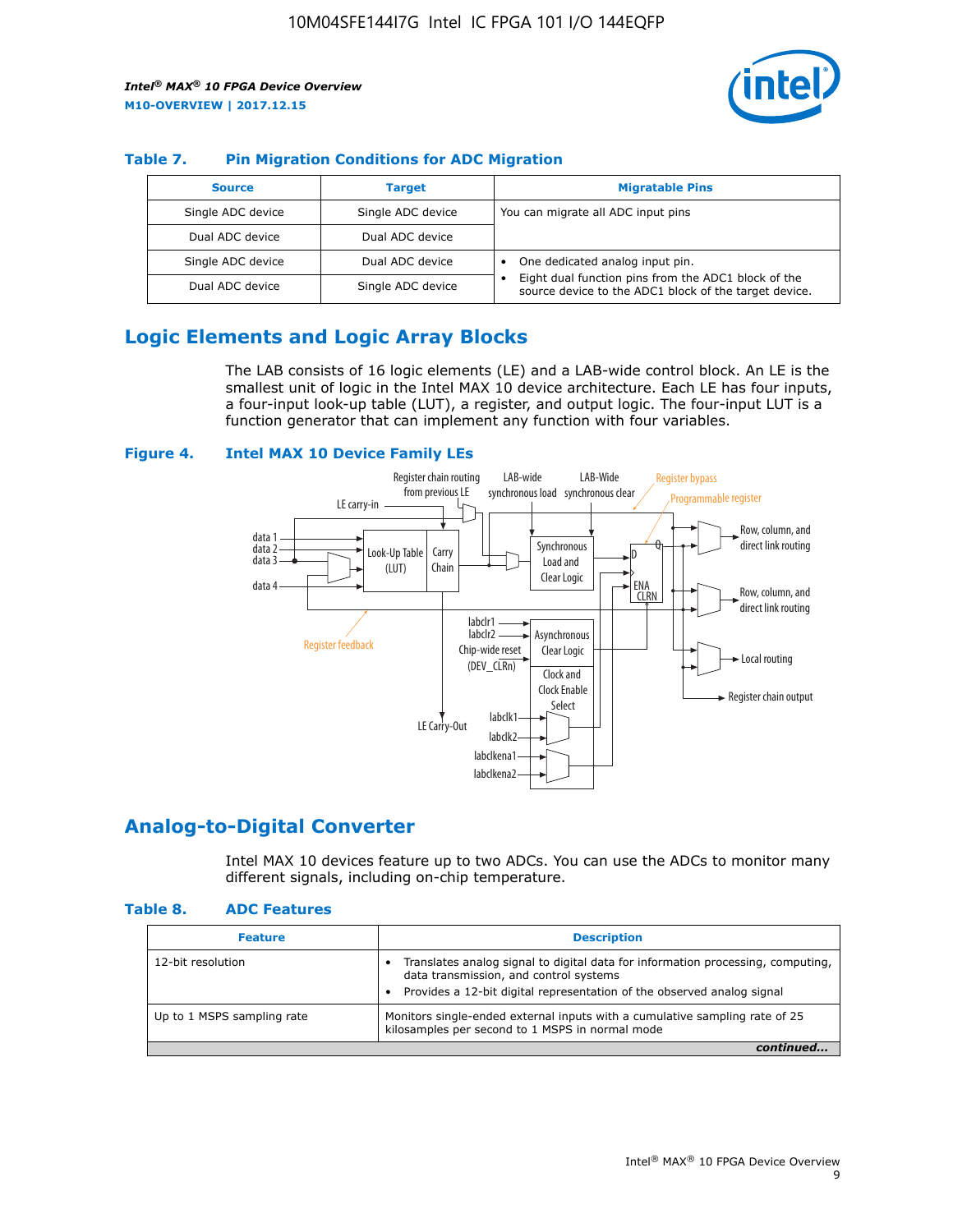

| <b>Feature</b>                                                  | <b>Description</b>                                                                                                                                 |
|-----------------------------------------------------------------|----------------------------------------------------------------------------------------------------------------------------------------------------|
| Up to 17 single-ended external inputs<br>for single ADC devices | One dedicated analog and 16 dual function input pins                                                                                               |
| Up to 18 single-ended external inputs<br>for dual ADC devices   | One dedicated analog and eight dual-function input pins in each ADC block<br>$\bullet$<br>Simultaneous measurement capability for dual ADC devices |
| On-chip temperature sensor                                      | Monitors external temperature data input with a sampling rate of up to 50<br>kilosamples per second                                                |

## **User Flash Memory**

The user flash memory (UFM) block in Intel MAX 10 devices stores non-volatile information.

UFM provides an ideal storage solution that you can access using Avalon Memory-Mapped (Avalon-MM) slave interface protocol.

#### **Table 9. UFM Features**

| <b>Features</b>     | <b>Capacity</b>                                                             |
|---------------------|-----------------------------------------------------------------------------|
| Endurance           | Counts to at least 10,000 program/erase cycles                              |
| Data retention      | 20 years at 85 $^{\circ}$ C<br>٠<br>10 years at 100 °C<br>$\bullet$         |
| Operating frequency | Maximum 116 MHz for parallel interface and 7.25 MHz for<br>serial interface |
| Data length         | Stores data up to 32 bits length in parallel                                |

## **Embedded Multipliers and Digital Signal Processing Support**

Intel MAX 10 devices support up to 144 embedded multiplier blocks. Each block supports one individual  $18 \times 18$ -bit multiplier or two individual  $9 \times 9$ -bit multipliers.

With the combination of on-chip resources and external interfaces in Intel MAX 10 devices, you can build DSP systems with high performance, low system cost, and low power consumption.

You can use the Intel MAX 10 device on its own or as a DSP device co-processor to improve price-to-performance ratios of DSP systems.

You can control the operation of the embedded multiplier blocks using the following options:

- Parameterize the relevant IP cores with the Intel Quartus Prime parameter editor
- Infer the multipliers directly with VHDL or Verilog HDL

System design features provided for Intel MAX 10 devices: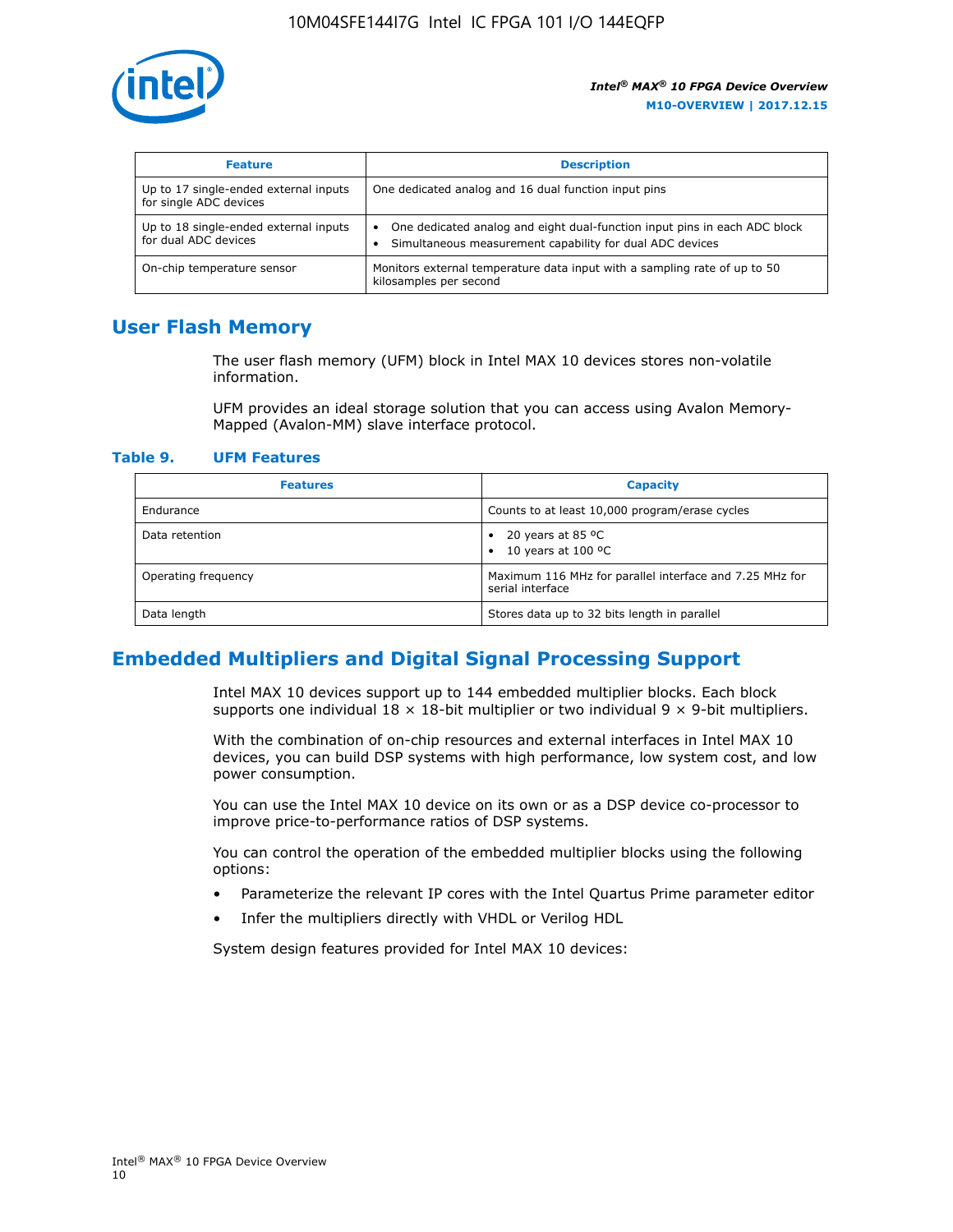

- DSP IP cores:
	- Common DSP processing functions such as finite impulse response (FIR), fast Fourier transform (FFT), and numerically controlled oscillator (NCO) functions
	- Suites of common video and image processing functions
- Complete reference designs for end-market applications
- DSP Builder for Intel FPGAs interface tool between the Intel Quartus Prime software and the MathWorks Simulink and MATLAB design environments
- DSP development kits

#### **Embedded Memory Blocks**

The embedded memory structure consists of M9K memory blocks columns. Each M9K memory block of a Intel MAX 10 device provides 9 Kb of on-chip memory capable of operating at up to 284 MHz. The embedded memory structure consists of M9K memory blocks columns. Each M9K memory block of a Intel MAX 10 device provides 9 Kb of on-chip memory. You can cascade the memory blocks to form wider or deeper logic structures.

You can configure the M9K memory blocks as RAM, FIFO buffers, or ROM.

The Intel MAX 10 device memory blocks are optimized for applications such as high throughput packet processing, embedded processor program, and embedded data storage.

| <b>Operation Modes</b> | <b>Port Widths</b>                                                            |
|------------------------|-------------------------------------------------------------------------------|
| Single port            | $x1, x2, x4, x8, x9, x16, x18, x32, and x36$                                  |
| Simple dual port       | $x1, x2, x4, x8, x9, x16, x18, x32, and x36$                                  |
| True dual port         | $\times1, \times2, \times4, \times8, \times9, \times16, \text{and } \times18$ |

#### **Table 10. M9K Operation Modes and Port Widths**

## **Clocking and PLL**

Intel MAX 10 devices offer the following resources: global clock (GCLK) networks and phase-locked loops (PLLs) with a 116-MHz built-in oscillator.

Intel MAX 10 devices support up to 20 global clock (GCLK) networks with operating frequency up to 450 MHz. The GCLK networks have high drive strength and low skew.

The PLLs provide robust clock management and synthesis for device clock management, external system clock management, and I/O interface clocking. The high precision and low jitter PLLs offers the following features:

- Reduction in the number of oscillators required on the board
- Reduction in the device clock pins through multiple clock frequency synthesis from a single reference clock source
- Frequency synthesis
- On-chip clock de-skew
- Jitter attenuation
- Dynamic phase-shift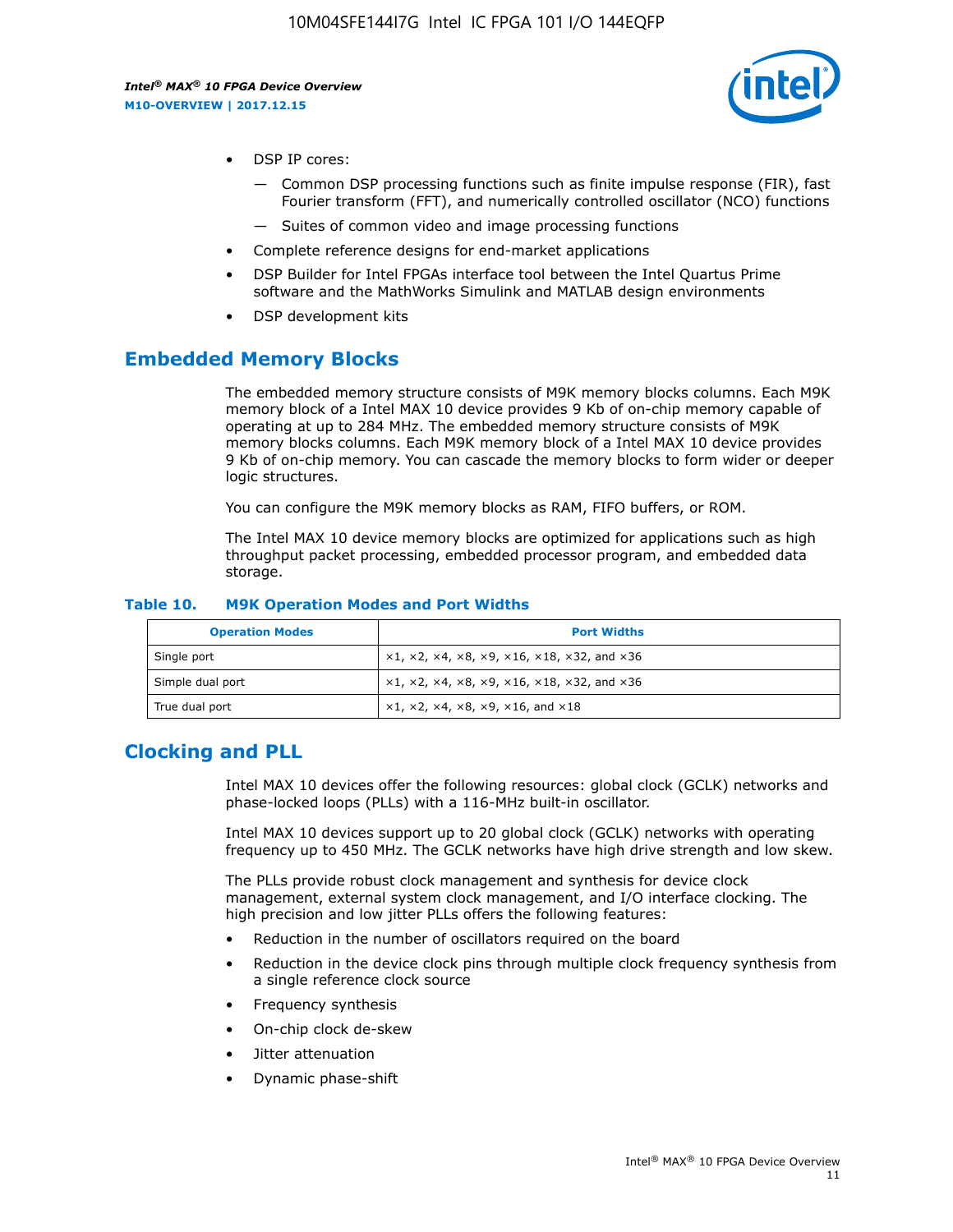

- Zero delay buffer
- Counter reconfiguration
- Bandwidth reconfiguration
- Programmable output duty cycle
- PLL cascading
- Reference clock switchover
- Driving of the ADC block

## **FPGA General Purpose I/O**

The Intel MAX 10 I/O buffers support a range of programmable features.

These features increase the flexibility of I/O utilization and provide an alternative to reduce the usage of external discrete components such as a pull-up resistor and a PCI clamp diode.

## **External Memory Interface**

Dual-supply Intel MAX 10 devices feature external memory interfaces solution that uses the I/O elements on the right side of the devices together with the UniPHY IP.

With this solution, you can create external memory interfaces to 16-bit SDRAM components with error correction coding (ECC).

*Note:* The external memory interface feature is available only for dual-supply Intel MAX 10 devices.

#### **Table 11. External Memory Interface Performance**

| <b>External Memory</b><br>Interface $(3)$ | <b>I/O Standard</b> | <b>Maximum Width</b> | <b>Maximum Frequency (MHz)</b> |
|-------------------------------------------|---------------------|----------------------|--------------------------------|
| <b>DDR3 SDRAM</b>                         | SSTL-15             | 16 bit $+8$ bit ECC  | 303                            |
| <b>DDR3L SDRAM</b>                        | SSTL-135            | 16 bit $+8$ bit ECC  | 303                            |
| <b>DDR2 SDRAM</b>                         | SSTL-18             | 16 bit $+8$ bit ECC  | 200                            |
| LPDDR2 SDRAM                              | $H$ SUL-12          | 16 bit without ECC   | $200^{(4)}$                    |

#### **Related Links**

[External Memory Interface Spec Estimator](http://www.altera.com/technology/memory/estimator/mem-emif-index.html)

Provides a parametric tool that allows you to find and compare the performance of the supported external memory interfaces in Intel FPGAs.

 $(3)$  The device hardware supports SRAM. Use your own design to interface with SRAM devices.

 $(4)$  To achieve the specified performance, constrain the memory device I/O and core power supply variation to within ±3%. By default, the frequency is 167 MHz.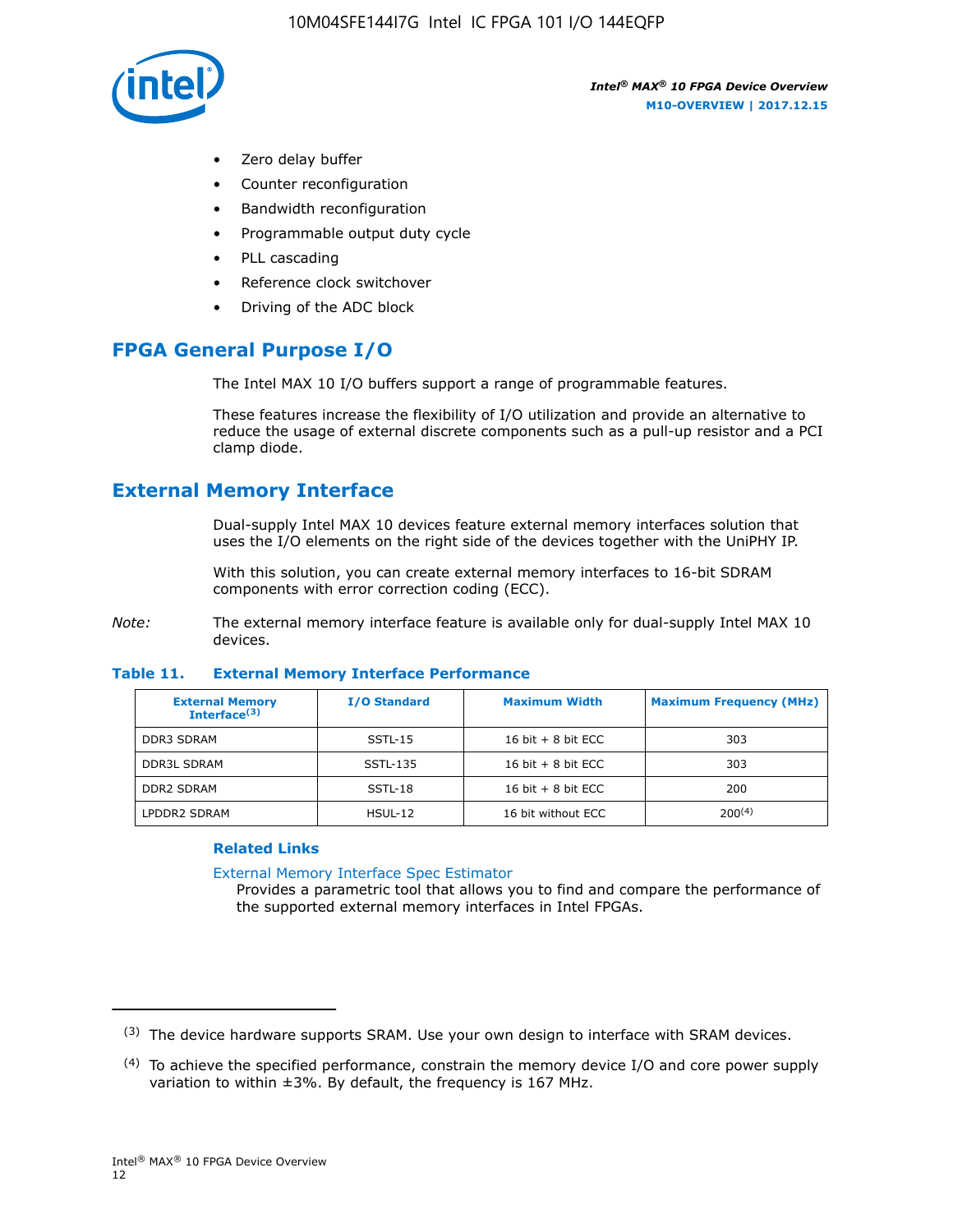

## **Configuration**

#### **Table 12. Configuration Features**

| <b>Feature</b>                    | <b>Description</b>                                                                                                                                                                       |  |
|-----------------------------------|------------------------------------------------------------------------------------------------------------------------------------------------------------------------------------------|--|
| Dual configuration                | Stores two configuration images in the configuration flash memory (CFM)<br>Selects the first configuration image to load using the CONFIG SEL pin                                        |  |
| Design security                   | Supports 128-bit key with non-volatile key programming<br>Limits access of the JTAG instruction during power-up in the JTAG secure mode<br>Unique device ID for each Intel MAX 10 device |  |
| <b>SEU Mitigation</b>             | Auto-detects cyclic redundancy check (CRC) errors during configuration<br>Provides optional CRC error detection and identification in user mode                                          |  |
| Dual-purpose configuration<br>pin | Functions as configuration pins prior to user mode<br>٠<br>Provides options to be used as configuration pin or user I/O pin in user mode                                                 |  |
| Configuration data<br>compression | Decompresses the compressed configuration bitstream data in real-time during<br>configuration<br>Reduces the size of configuration image stored in the CFM                               |  |
| Instant-on                        | Provides the fastest power-up mode for Intel MAX 10 devices.                                                                                                                             |  |

#### **Table 13. Configuration Schemes for Intel MAX 10 Devices**

| <b>Configuration Scheme</b>   | <b>Compression</b>       | <b>Encryption</b> | <b>Dual Image</b><br><b>Configuration</b> | <b>Data Width</b> |
|-------------------------------|--------------------------|-------------------|-------------------------------------------|-------------------|
| <b>Internal Configuration</b> | Yes                      | Yes               | Yes                                       |                   |
| <b>JTAG</b>                   | $\overline{\phantom{a}}$ |                   | -                                         |                   |

## **Power Management**

#### **Table 14. Power Options**

| <b>Power Options</b>                  | <b>Advantage</b>                                                                                                                                |  |
|---------------------------------------|-------------------------------------------------------------------------------------------------------------------------------------------------|--|
| Single-supply device                  | Saves board space and costs.                                                                                                                    |  |
| Dual-supply device                    | Consumes less power<br>Offers higher performance<br>$\bullet$                                                                                   |  |
| Power management<br>controller scheme | Reduces dynamic power consumption when certain applications are in standby mode<br>Provides a fast wake-up time of less than 1 ms.<br>$\bullet$ |  |

## **Document Revision History for Intel MAX 10 FPGA Device Overview**

| <b>Date</b>   | <b>Version</b> | <b>Changes</b>                                                                                                                                                                                                                       |
|---------------|----------------|--------------------------------------------------------------------------------------------------------------------------------------------------------------------------------------------------------------------------------------|
| December 2017 | 2017.12.15     | Added the U324 package for the Intel MAX 10 single power supply<br>devices.<br>Updated the 10M02 GPIO and LVDS count in the Maximum Resource<br>Counts for Intel MAX 10 Devices table.<br>Updated the I/O vertical migration figure. |
| February 2017 | 2017.02.21     | Rebranded as Intel.                                                                                                                                                                                                                  |
|               |                |                                                                                                                                                                                                                                      |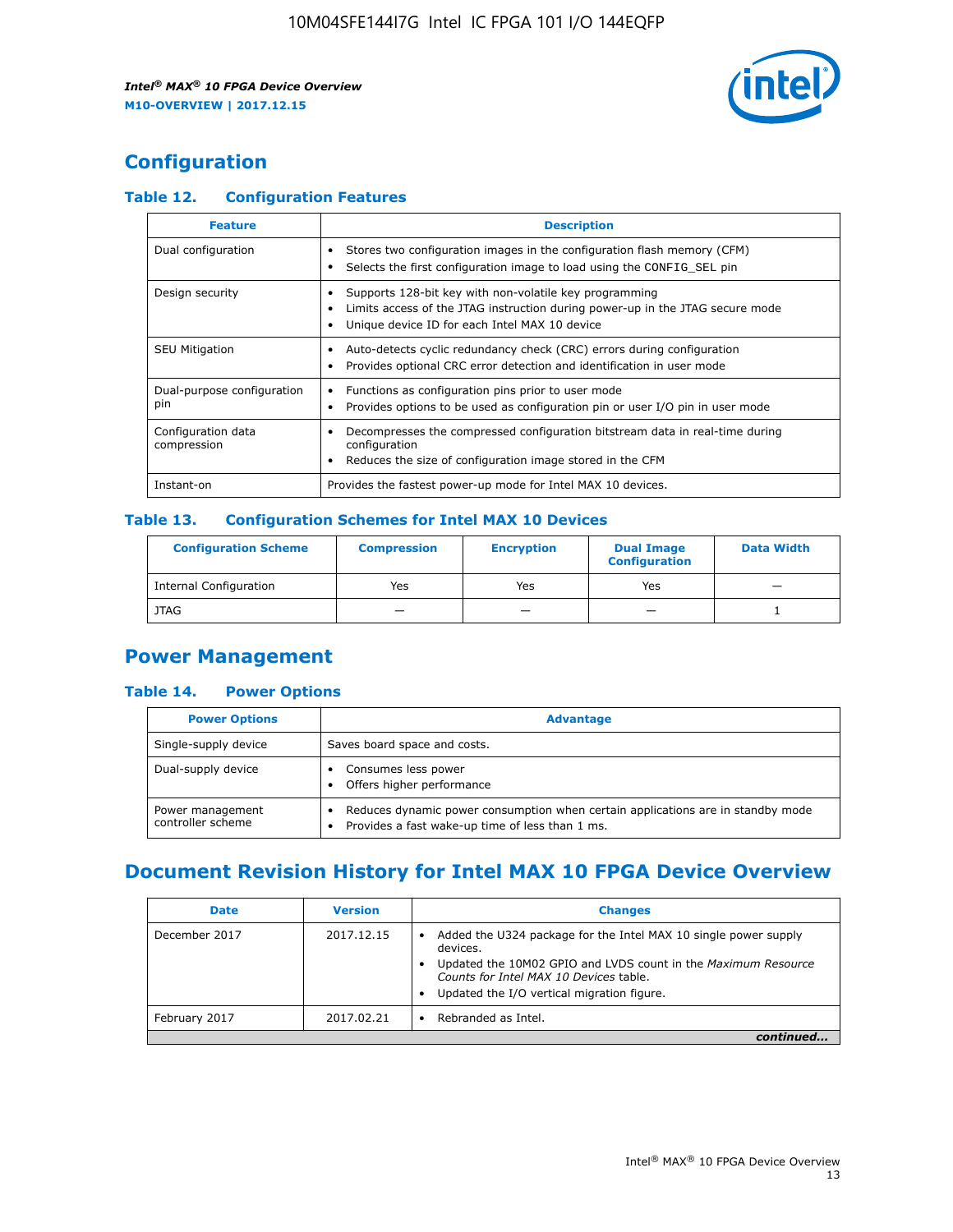

| <b>Date</b>    | <b>Version</b> | <b>Changes</b>                                                                                                                                                                                                                                                                                                                                                                                                                                                                                                                                                                                                                                                                                                                                                                                                                                                                                                                                                                                                                                                                                                                                                                         |
|----------------|----------------|----------------------------------------------------------------------------------------------------------------------------------------------------------------------------------------------------------------------------------------------------------------------------------------------------------------------------------------------------------------------------------------------------------------------------------------------------------------------------------------------------------------------------------------------------------------------------------------------------------------------------------------------------------------------------------------------------------------------------------------------------------------------------------------------------------------------------------------------------------------------------------------------------------------------------------------------------------------------------------------------------------------------------------------------------------------------------------------------------------------------------------------------------------------------------------------|
| December 2016  | 2016.12.20     | • Updated EMIF information in the Summary of Features for Intel MAX 10<br>Devices table. EMIF is only supported in selected Intel MAX 10 device<br>density and package combinations, and for 600 Mbps performance, -6<br>device speed grade is required.<br>Updated the device ordering information to include P for leaded<br>$\bullet$<br>package.                                                                                                                                                                                                                                                                                                                                                                                                                                                                                                                                                                                                                                                                                                                                                                                                                                   |
| May 2016       | 2016.05.02     | Removed all preliminary marks.<br>Update the ADC sampling rate description. The ADC feature monitors<br>$\bullet$<br>single-ended external inputs with a cumulative sampling rate of 25<br>kilosamples per second to 1 MSPS in normal mode.                                                                                                                                                                                                                                                                                                                                                                                                                                                                                                                                                                                                                                                                                                                                                                                                                                                                                                                                            |
| November 2015  | 2015.11.02     | Removed SF feature from the device ordering information figure.<br>$\bullet$<br>Changed instances of Quartus II to Intel Quartus Prime.<br>$\bullet$                                                                                                                                                                                                                                                                                                                                                                                                                                                                                                                                                                                                                                                                                                                                                                                                                                                                                                                                                                                                                                   |
| May 2015       | 2015.05.04     | Added clearer descriptions for the feature options listed in the device<br>$\bullet$<br>ordering information figure.<br>• Updated the maximum dedicated LVDS transmitter count of 10M02<br>device from 10 to 9.<br>• Removed the F672 package of the Intel MAX 10 10M25 device :<br>- Updated the devices I/O resources per package.<br>$-$ Updated the I/O vertical migration support.<br>- Updated the ADC vertical migration support.<br>Updated the maximum resources for 10M25 device:<br>$\bullet$<br>- Maximum GPIO from 380 to 360.<br>- Maximum dedicated LVDS transmitter from 26 to 24.<br>- Maximum emulated LVDS transmitter from 181 to 171.<br>- Maximum dedicated LVDS receiver from 181 to 171.<br>Added ADC information for the E144 package of the 10M04 device.<br>$\bullet$<br>Updated the ADC vertical migration diagram to clarify that there are<br>$\bullet$<br>single ADC devices with eight and 16 dual function pins.<br>Removed the note about contacting Altera for DDR3, DDR3L, DDR2,<br>$\bullet$<br>and LPDDR2 external memory interface support. The Intel Quartus<br>Prime software supports these external memory interfaces from version<br>15.0. |
| December 2014  | 2014.12.15     | • Changed terms:<br>- "dual image" to "dual configuration image"<br>- "dual-image configuration" to dual configuration"<br>• Added memory initialization feature for Flash and Analog devices.<br>• Added maximum data retention capacity of up to 20 years for UFM<br>feature.<br>Added maximum operating frequency of 7.25 MHz for serial interface<br>$\bullet$<br>for UFM feature.                                                                                                                                                                                                                                                                                                                                                                                                                                                                                                                                                                                                                                                                                                                                                                                                 |
| September 2014 | 2014.09.22     | Initial release.                                                                                                                                                                                                                                                                                                                                                                                                                                                                                                                                                                                                                                                                                                                                                                                                                                                                                                                                                                                                                                                                                                                                                                       |